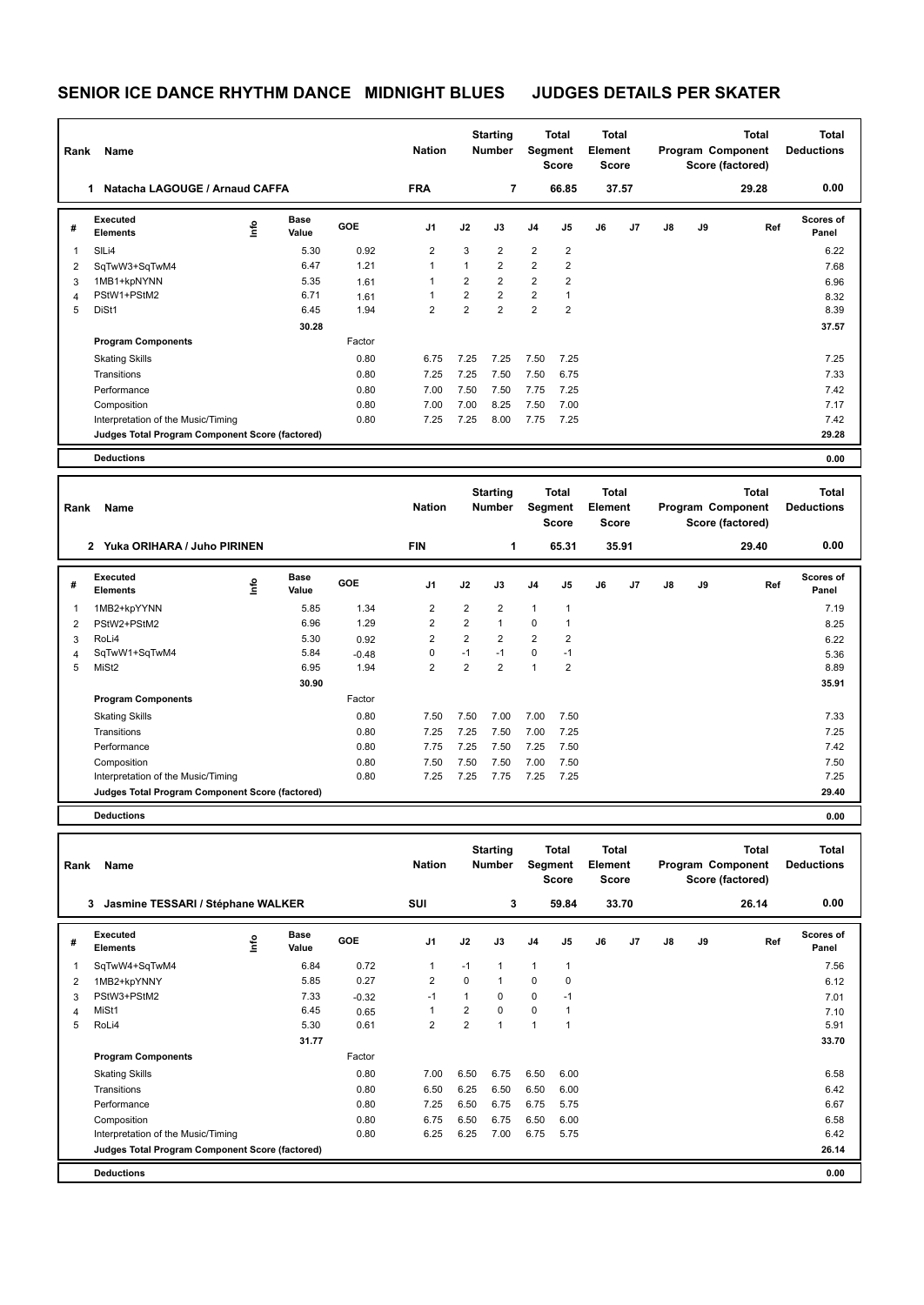## **SENIOR ICE DANCE RHYTHM DANCE MIDNIGHT BLUES JUDGES DETAILS PER SKATER**

| Rank | Name                                            |    |                      |         |                |                | <b>Starting</b><br><b>Total</b><br><b>Number</b><br>Segment<br><b>Score</b> |                |                | <b>Total</b><br>Element<br><b>Score</b> |       |               |    | <b>Total</b><br>Program Component<br>Score (factored) | Total<br><b>Deductions</b> |
|------|-------------------------------------------------|----|----------------------|---------|----------------|----------------|-----------------------------------------------------------------------------|----------------|----------------|-----------------------------------------|-------|---------------|----|-------------------------------------------------------|----------------------------|
|      | 4 Aurelija IPPOLITO / Luke RUSSELL              |    |                      |         | <b>LAT</b>     |                | 8                                                                           |                | 58.84          |                                         | 33.44 |               |    | 25.40                                                 | 0.00                       |
| #    | Executed<br><b>Elements</b>                     | ١m | <b>Base</b><br>Value | GOE     | J <sub>1</sub> | J2             | J3                                                                          | J <sub>4</sub> | J <sub>5</sub> | J6                                      | J7    | $\mathsf{J}8$ | J9 | Ref                                                   | Scores of<br>Panel         |
| 1    | 1MB3+kpYYNY                                     |    | 6.60                 | 0.53    | 0              | 1              | $\mathbf 0$                                                                 | 1              | 1              |                                         |       |               |    |                                                       | 7.13                       |
| 2    | PStW3+PStM2                                     |    | 7.33                 | 0.32    | $-1$           | 2              | 0                                                                           | 0              | 1              |                                         |       |               |    |                                                       | 7.65                       |
| 3    | SqTwW4+SqTwM4                                   |    | 6.84                 | 0.24    | 0              | $\overline{2}$ | $\mathbf 0$                                                                 | $\mathbf 0$    | 1              |                                         |       |               |    |                                                       | 7.08                       |
| 4    | MiSt1                                           |    | 6.45                 | $-0.32$ | $-1$           | $-1$           | $\mathbf{1}$                                                                | 0              | 0              |                                         |       |               |    |                                                       | 6.13                       |
| 5    | RoLi4                                           |    | 5.30                 | 0.15    | 1              | $\overline{2}$ | $\Omega$                                                                    | $\Omega$       | $\mathbf 0$    |                                         |       |               |    |                                                       | 5.45                       |
|      |                                                 |    | 32.52                |         |                |                |                                                                             |                |                |                                         |       |               |    |                                                       | 33.44                      |
|      | <b>Program Components</b>                       |    |                      | Factor  |                |                |                                                                             |                |                |                                         |       |               |    |                                                       |                            |
|      | <b>Skating Skills</b>                           |    |                      | 0.80    | 4.75           | 7.50           | 6.25                                                                        | 6.25           | 6.50           |                                         |       |               |    |                                                       | 6.33                       |
|      | Transitions                                     |    |                      | 0.80    | 5.00           | 7.25           | 6.25                                                                        | 6.00           | 6.25           |                                         |       |               |    |                                                       | 6.17                       |
|      | Performance                                     |    |                      | 0.80    | 6.50           | 7.50           | 6.50                                                                        | 6.25           | 6.50           |                                         |       |               |    |                                                       | 6.50                       |
|      | Composition                                     |    |                      | 0.80    | 5.50           | 7.50           | 6.50                                                                        | 6.25           | 6.25           |                                         |       |               |    |                                                       | 6.33                       |
|      | Interpretation of the Music/Timing              |    |                      | 0.80    | 5.00           | 7.50           | 6.50                                                                        | 6.25           | 6.50           |                                         |       |               |    |                                                       | 6.42                       |
|      | Judges Total Program Component Score (factored) |    |                      |         |                |                |                                                                             |                |                |                                         |       |               |    |                                                       | 25.40                      |
|      | <b>Deductions</b>                               |    |                      |         |                |                |                                                                             |                |                |                                         |       |               |    |                                                       | 0.00                       |

| Rank | Name                                               |      |                      |            | <b>Nation</b>  |              | <b>Starting</b><br><b>Number</b> |                | Total<br>Segment<br><b>Score</b> | <b>Total</b><br>Element<br>Score |                |    |    | <b>Total</b><br>Program Component<br>Score (factored) | <b>Total</b><br><b>Deductions</b> |
|------|----------------------------------------------------|------|----------------------|------------|----------------|--------------|----------------------------------|----------------|----------------------------------|----------------------------------|----------------|----|----|-------------------------------------------------------|-----------------------------------|
|      | Mariia IGNATEVA / Danijil Leonyidovics SZEMKO<br>5 |      |                      |            | <b>HUN</b>     |              | 6                                |                | 58.64                            |                                  | 31.46          |    |    | 27.18                                                 | 0.00                              |
| #    | Executed<br><b>Elements</b>                        | lnfo | <b>Base</b><br>Value | <b>GOE</b> | J <sub>1</sub> | J2           | J3                               | J <sub>4</sub> | J <sub>5</sub>                   | J6                               | J <sub>7</sub> | J8 | J9 | Ref                                                   | Scores of<br>Panel                |
|      | SqTwW4+SqTwMB                                      |      | 4.22                 | $-1.13$    | $-2$           | -4           | $-2$                             | $-2$           | $-3$                             |                                  |                |    |    |                                                       | 3.09                              |
| 2    | 1MB3+kpYYNY                                        |      | 6.60                 | 0.53       | 0              | $\Omega$     | $\mathbf{1}$                     | $\mathbf{1}$   | $\overline{2}$                   |                                  |                |    |    |                                                       | 7.13                              |
| 3    | PStW2+PStM2                                        |      | 6.96                 | 0.64       |                | 0            | 1                                | 0              | 1                                |                                  |                |    |    |                                                       | 7.60                              |
| 4    | CuLi4                                              |      | 5.30                 | 0.92       | 2              | $\mathbf{1}$ | $\overline{2}$                   | 2              | 2                                |                                  |                |    |    |                                                       | 6.22                              |
| 5    | MiSt1                                              |      | 6.45                 | 0.97       | 1              | 1            | $\overline{1}$                   | 1              | 1                                |                                  |                |    |    |                                                       | 7.42                              |
|      |                                                    |      | 29.53                |            |                |              |                                  |                |                                  |                                  |                |    |    |                                                       | 31.46                             |
|      | <b>Program Components</b>                          |      |                      | Factor     |                |              |                                  |                |                                  |                                  |                |    |    |                                                       |                                   |
|      | <b>Skating Skills</b>                              |      |                      | 0.80       | 6.00           | 6.00         | 6.75                             | 7.00           | 7.25                             |                                  |                |    |    |                                                       | 6.58                              |
|      | Transitions                                        |      |                      | 0.80       | 6.75           | 6.25         | 7.00                             | 7.00           | 6.50                             |                                  |                |    |    |                                                       | 6.75                              |
|      | Performance                                        |      |                      | 0.80       | 6.50           | 6.25         | 6.75                             | 7.00           | 7.00                             |                                  |                |    |    |                                                       | 6.75                              |
|      | Composition                                        |      |                      | 0.80       | 7.25           | 6.00         | 7.00                             | 7.00           | 6.50                             |                                  |                |    |    |                                                       | 6.83                              |
|      | Interpretation of the Music/Timing                 |      |                      | 0.80       | 7.00           | 5.75         | 7.25                             | 7.25           | 7.00                             |                                  |                |    |    |                                                       | 7.08                              |
|      | Judges Total Program Component Score (factored)    |      |                      |            |                |              |                                  |                |                                  |                                  |                |    |    |                                                       | 27.18                             |
|      | <b>Deductions</b>                                  |      |                      |            |                |              |                                  |                |                                  |                                  |                |    |    |                                                       | 0.00                              |

| Rank | Name                                                   |        | <b>Nation</b>                 | <b>Starting</b><br><b>Total</b><br><b>Number</b><br>Segment<br>Score |                |                |                | <b>Total</b><br>Element<br><b>Score</b><br>30.43 |                | Program Component |    | Total<br>Score (factored) | Total<br><b>Deductions</b> |       |                           |
|------|--------------------------------------------------------|--------|-------------------------------|----------------------------------------------------------------------|----------------|----------------|----------------|--------------------------------------------------|----------------|-------------------|----|---------------------------|----------------------------|-------|---------------------------|
|      | Victoria MANNI / Carlo ROETHLISBERGER<br>6.            |        |                               |                                                                      | <b>ITA</b>     |                | 5              |                                                  | 55.23          |                   |    |                           |                            | 25.80 | $-1.00$                   |
| #    | Executed<br><b>Elements</b>                            | lnfo   | <b>Base</b><br>Value          | GOE                                                                  | J1             | J2             | J3             | J <sub>4</sub>                                   | J5             | J6                | J7 | J8                        | J9                         | Ref   | <b>Scores of</b><br>Panel |
| 1    | DiSt1                                                  |        | 6.45                          | 0.97                                                                 | 1              | 1              | $\mathbf{1}$   | $\mathbf{1}$                                     | 2              |                   |    |                           |                            |       | 7.42                      |
| 2    | 1MBB+kpNNNN                                            |        | 4.00                          | $-0.20$                                                              |                | 0              | $-1$           | 0                                                | $-1$           |                   |    |                           |                            |       | 3.80                      |
| 3    | PStW1+PStM1                                            |        | 6.46                          | 0.32                                                                 | 0              | 1              | $\mathbf 0$    | $\mathbf 0$                                      | 1              |                   |    |                           |                            |       | 6.78                      |
| 4    | SqTwW4+SqTwM4                                          |        | 6.84                          | $-0.48$                                                              | $-1$           | $-2$           | $\Omega$       | $\pmb{0}$                                        | $-1$           |                   |    |                           |                            |       | 6.36                      |
| 5    | RoLi4                                                  | $\geq$ | 5.30                          | 0.77                                                                 | $\overline{2}$ | $\overline{2}$ | $\overline{1}$ | $\mathbf 0$                                      | $\overline{2}$ |                   |    |                           |                            |       | 6.07                      |
|      |                                                        |        | 29.05                         |                                                                      |                |                |                |                                                  |                |                   |    |                           |                            |       | 30.43                     |
|      | <b>Program Components</b>                              |        |                               | Factor                                                               |                |                |                |                                                  |                |                   |    |                           |                            |       |                           |
|      | <b>Skating Skills</b>                                  |        |                               | 0.80                                                                 | 6.50           | 5.75           | 6.50           | 6.50                                             | 7.00           |                   |    |                           |                            |       | 6.50                      |
|      | Transitions                                            |        |                               | 0.80                                                                 | 6.25           | 5.50           | 6.50           | 6.25                                             | 6.75           |                   |    |                           |                            |       | 6.33                      |
|      | Performance                                            |        |                               | 0.80                                                                 | 6.25           | 5.50           | 6.75           | 6.50                                             | 6.75           |                   |    |                           |                            |       | 6.50                      |
|      | Composition                                            |        |                               | 0.80                                                                 | 6.50           | 5.25           | 6.75           | 6.50                                             | 6.50           |                   |    |                           |                            |       | 6.50                      |
|      | Interpretation of the Music/Timing                     |        |                               | 0.80                                                                 | 6.00           | 5.25           | 6.75           | 6.50                                             | 6.75           |                   |    |                           |                            |       | 6.42                      |
|      | Judges Total Program Component Score (factored)        |        |                               |                                                                      |                |                |                |                                                  |                |                   |    |                           |                            |       | 25.80                     |
|      | <b>Deductions</b><br>Violation of choreo restrictions: |        | Extended lifts:<br>$(1$ of 6) | $-1.00$                                                              |                |                |                |                                                  |                |                   |    |                           |                            |       | $-1.00$                   |
|      |                                                        |        |                               |                                                                      |                |                |                |                                                  |                |                   |    |                           |                            |       |                           |

> Extended Dance Lift